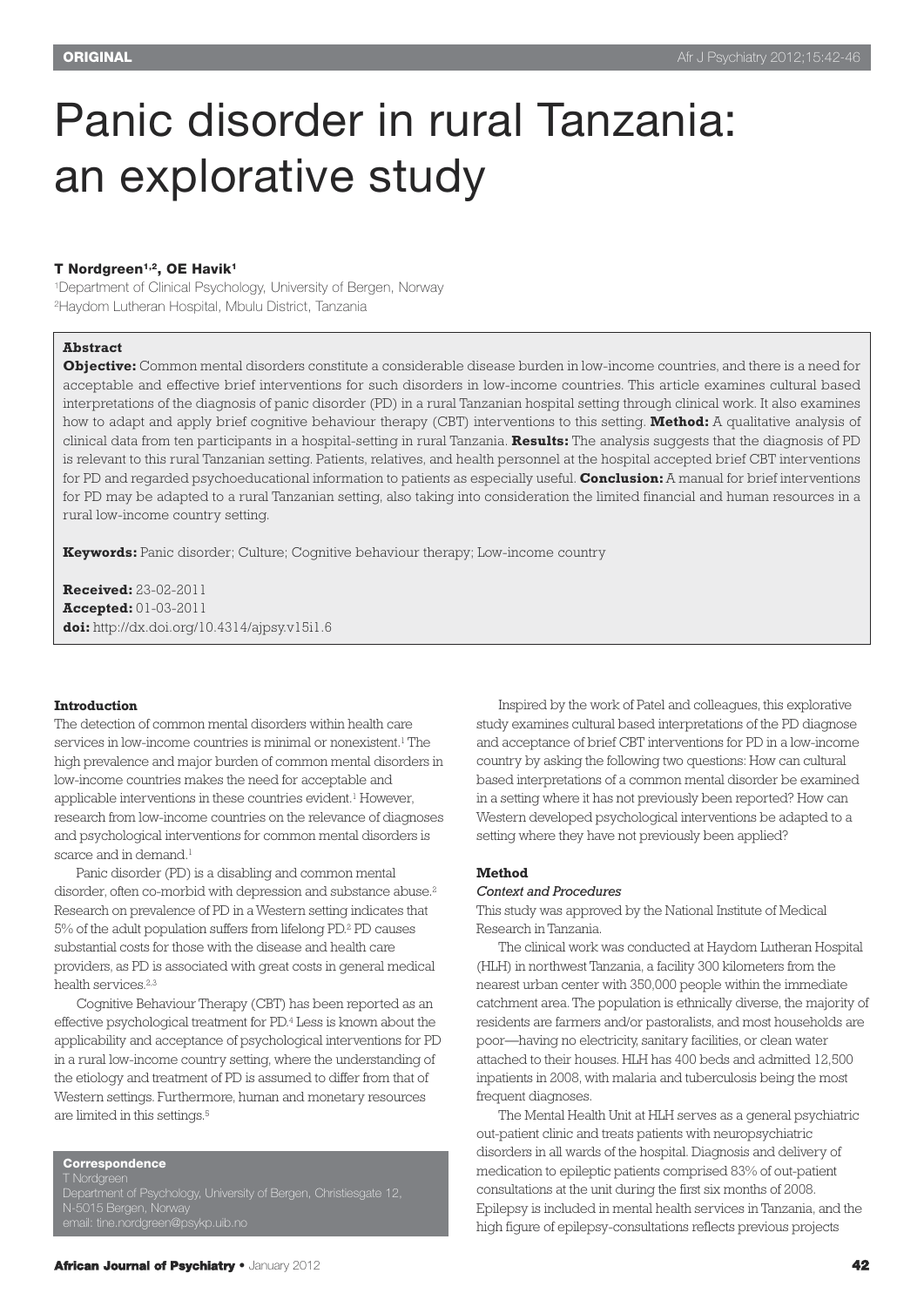focusing on the identification and treatment of epilepsy.At the time of the present study no patients at Mental Health Unit previously had been diagnosed with anxiety disorder, and psychological therapies had not been utilized.

# *Assessment*

In order to recruit patients to the study, patients were screened at the General Medical ward in a four week period by nurses being attentive to patients who reported panic attacks or panic disorder symptoms according to Diagnostic and Statistical Manual of Mental Disorders, Fourth Edition (DSM-IV). Nurses were provided with a list of symptoms associated with panic attacks and panic disorder; physical symptoms such as heart palpitations, sweating, trembling, dizziness, and cognitive symptoms such as fear of dying, losing control, or faint. <sup>6</sup> Furthermore, patients who were in immediate need of treatment or had an identified medical cause for the listed symptoms were not invited to participate in the study.

Twelve patients, ten female and two male, were identified as having panic attacks or panic disorder in the screening phase.Ten out of twelve patients, all women, agreed to participate in the study and signed the informed consent.The two patients who did not want to participate wanted further medical examinations. Participants were assessed by a clinical psychologist (the first author:TN) using the Structured Clinical Interview for the Diagnostic and Statistical Manual of Mental Disorders, Fourth Edition DSM-IV (SCID). 6

## *Treatment*

CBT for PD, as described by David M. Clark, was introduced to mental health staff by the first author and included 10 hours of teaching at weekly staff meetings on the following topics: Diagnose and symptoms of PD, general principles of CBT, the CBT model of PD, and case-formulation presentations. <sup>7</sup> More specifically this included training in 1) basic assumptions of CBT including the relationship between thoughts, feelings, behaviour and physical sensations, 2) physical reactions to anxiety, especially regarding dizziness, heart palpitations, and sweating, 3) catastrophic cognitions during panic attacks or anticipated panic attacks, and its effect on feeling, and anxiety arousal. Finally, mental health nurses were trained and supervised in how to develop a CBT-based case formulation (trigger, feelings, thoughts, and physical sensations). Two mental health nurses received additional training in CBTinterventions for PD through their role as translators and co-therapists.

Mental health nurses in Tanzania have, depending on when they were trained, six weeks to two years of training in psychiatry in addition to their three years of training as a nurse.

#### *Participants*

Nine participants fulfilled the criteria for PD and one had agoraphobia with PD.The patients reported that the duration of their PD symptoms had lasted from one week to 15 years, with a mean of almost four years.Three patients reported a comorbid major depressive episode according to DSM-IV.All the patients were female with age from 20 to 45 (mean 31 years). Education levels varied from no formal schooling (most common) to the completion of secondary school (10 years).

#### *Analysis*

Clinical, qualitative data from patients with PD were analyzed and presented according to Interpretive Phenomenological Analysis. 8 Data from the diagnostic interviews, history taking, interview about current complaints, understanding of problems, and brief interventions were collected during the clinical work with patients. Patients' responses were categorized drawing upon psychological literature and models regarding PD and CBT.When the co-authors disagreed about categorization of a patients' response, this was discussed until agreement was obtained. In addition to categorization of responses as presented in Table I, case presentations will be used to further illuminate the topic in question.

### **Results and Discussion**

(Editor's note: Owing to the qualitative nature of the content the integration of results and discussion better suited the presentation of the material, hence the deviation from standard Journal format)

## *Cultural interpretations of a diagnosis of PD*

Heart palpitations and dizziness were patients' most frequently reported PD symptoms.This finding is consistent with findings from patients with PD in Southeast Asia and North America.<sup>9,10</sup> Furthermore, the main focus on bodily PD-symptoms in present setting were consistent with reports from Western countries, in which 85% of patients with PD primarily presented physical symptoms. 11

The most frequently reported catastrophic cognitions were: "I will die," and "I will faint", and fear of becoming paralyzed.The second most frequent catastrophic cognition was " I have a heart stroke" (Table I).A diagnostic interview is illustrated in the following:A patient was admitted to the General Medical ward due to heart palpitations and chest pain.Anti-malaria treatment was initiated, but as she had no signs of recovery, she saw Mental Health Unit staff five days later.The patient reported onset of chesttightness related to a frightening episode that occurred four months prior to admission, when she was chased by an animal at home. Since that incidence she had several episodes of panic attacks without frightening stimuli.The patient reported physical symptoms in relation to these episodes, but catastrophic cognitions were difficult to obtain. However, upon further probing, she revealed that when she felt dizzy or experienced chest-tightness she believed she would have a "brain or heart stroke". She also feared that she would be paralyzed and unable to stand, walk, or talk during these episodes.

Three types of explanatory models of symptoms were identified during the interviews: medical diseases, stressful life events, and "spells" or "bad eye" (Table I). <sup>12</sup> All patients believed that their symptoms were due to an underlying medical disease, most commonly cardiac disease, followed by unspecific serious illnesses, progressive HIV/ AIDS, epilepsy, diabetes or malaria. Attribution of physical anxiety symptoms to medical diseases has also been reported among Cambodian refugees, patients in USA, South Africa, and in Norway. 9,13,14,15 This could be expected, as catastrophic interpretations of physical anxiety symptoms is a core symptom of PD.

One patient interpreted PD symptoms as symptoms of malaria. This may be explained by the fact that the population in this area is alert to malaria symptoms as malaria is a major cause of morbidity and mortality.

Nine patients explained their symptoms as a consequence of current, stressful life- events.These included difficulties in the marriage and extended family, poverty, chronic disease, and work related problems. Similar findings have been reported from Western cultures.<sup>16</sup>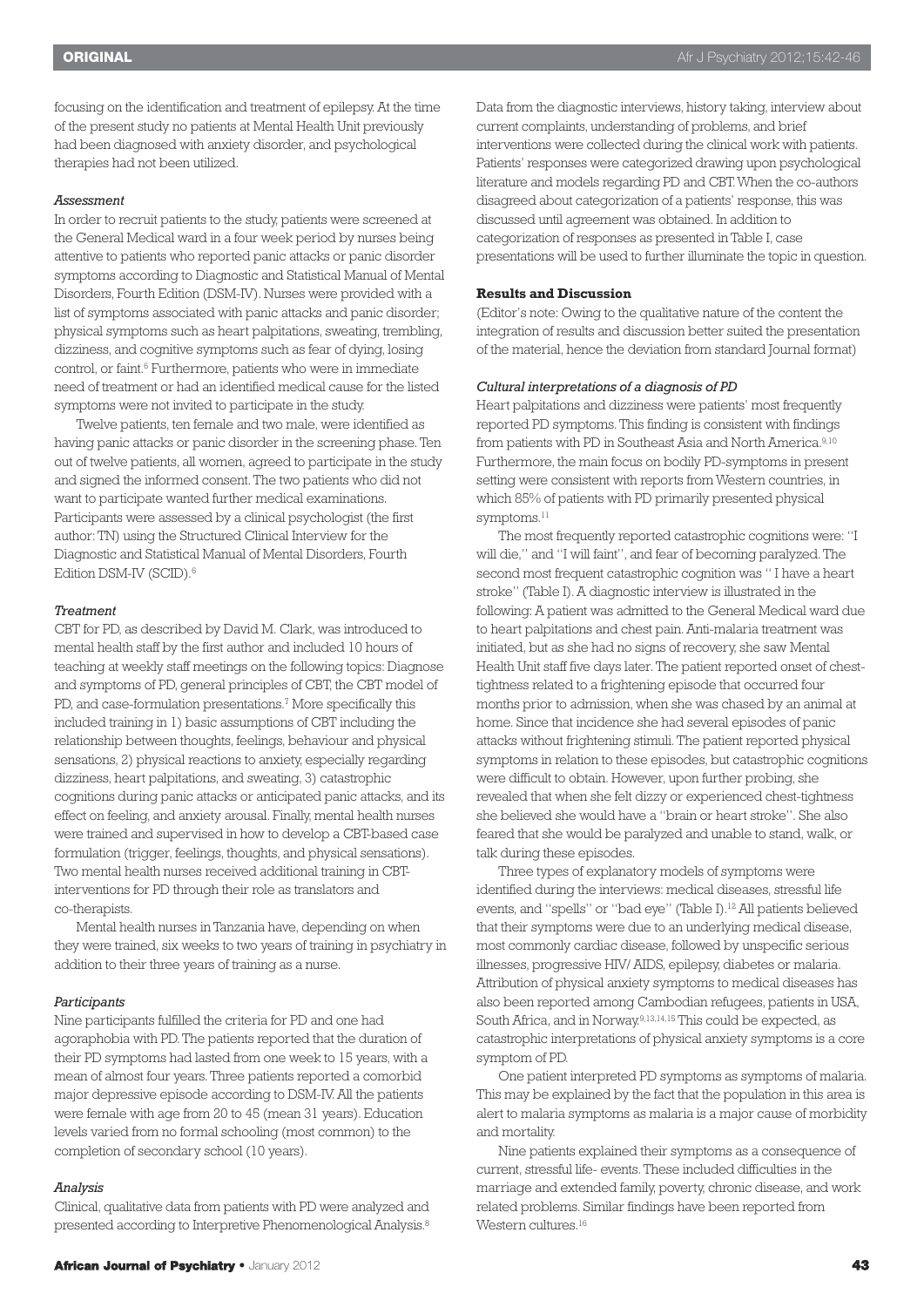| Table I: Panic disorder symptoms and history |                                                                                                                  |                                                                                                                                |                                                                                     |                     |
|----------------------------------------------|------------------------------------------------------------------------------------------------------------------|--------------------------------------------------------------------------------------------------------------------------------|-------------------------------------------------------------------------------------|---------------------|
| Panic disorder symptoms                      |                                                                                                                  |                                                                                                                                | Treatment history                                                                   |                     |
| Case                                         | Physical symptoms                                                                                                | Catastrophic cognitions                                                                                                        | Western medicine                                                                    | Traditional healing |
| 1                                            | Heart palpitations, sweating, breathing<br>difficulties, shaking, nausea, headache,<br>body weakness             | Something is wrong with my heart;<br>I will die, I am unable to stand,<br>I have heart disease                                 | Admitted to ward                                                                    | Yes                 |
| $\mathfrak{2}$                               | Dizziness, spasm, tightness in side                                                                              | I will faint, I will have a spasm,<br>I have epilepsy                                                                          | Admitted to ward<br>Fenobarbiton, Valium 20 mg per day                              | Yes                 |
| 3                                            | Dizziness, sweating, breathing difficulties,<br>chest pain, feeling hot and cold,<br>heaviness in body, numbness | I will faint, I have malaria, I will throw-up,<br>have a brain stroke, heart stroke, choke,<br>be paralyzed, I will not manage | Admitted to ward<br>Valium 10 mg per day Brufen, Largactil,<br>amoxicillin, quinine | Yes                 |
| $\overline{4}$                               | Heart palpitations, dizziness, chest pain,<br>coughing, blurred vision                                           | I have a heart disease, I will be paralyzed<br>from anxiety and unable to move                                                 | Admitted to ward<br>Quinine                                                         | No                  |
| 5                                            | Heart palpitations, feeling hot and cold,<br>body weakness, tiredness in joints                                  | I will faint, vomit, and be paralyzed.<br>I have a serious illness                                                             | Previous admissions<br>Amoxicillin, quinine                                         | No                  |
| 6                                            | Heart palpitations, dizziness,<br>chest tightness, nausea                                                        | I have a heart problem, I will hurt my child,<br>I will die                                                                    | Admitted to ward<br>Amoxicillin                                                     | Yes                 |
| $\overline{7}$                               | Heart palpitations, chest pain, abdominal<br>discomfort, pressure in head, tired, shaking                        | I will have a heart stroke, my heart will<br>grow too big, I will die                                                          | Admitted to ward<br>Amoxicillin, quinine                                            | No                  |
| 8                                            | Heart palpitations, dizziness, hiccups                                                                           | I will fall, I have a serious illness                                                                                          | Admitted to ward<br>Amoxicillin                                                     | <b>No</b>           |
| $\Theta$                                     | Heart palpitations, dizziness, feeling hot<br>and cold, abdominal pain                                           | Progressing HIV, I will die, my children<br>will be left alone                                                                 | Admitted to ward<br>Antiretroviral treatment                                        | <b>No</b>           |
| 10 <sup>°</sup>                              | Heart palpitations, dizziness, sweating,<br>breathing difficulties, feeling hot and cold                         | I will faint                                                                                                                   | Admitted to ward                                                                    | Yes                 |

Five patients, who explained their symptoms as a consequence of physical disease and/ or reaction to stressful life events, also saw their symptoms as caused by "spells" or "bad eye" (coercion), most likely brought on by a neighboring clan.These patients had had their spell diagnosed by a traditional healer and symptoms of a spell included ill health, lack of concentration, poor school results, and social problems.

The coexistence of varied and sometimes divergent explanatory models has also been reported in urban Tanzania, where patients with common mental disorders sought and accepted help from both Western and traditional medicine. <sup>17</sup> Patel with colleagues reported the same pattern in Zimbabwe, and in USA patients with PD reported to use alternative medicine more often than those without PD. 5,18 This indicates that patients may have multiple and divergent beliefs about symptoms and treatments and seem to be willing to try different options and approaches.

#### *Treatment history*

Nine of the 10 of the participating patients had recently undergone medical treatment as inpatients at the hospital (malaria and antibiotic treatment were most common). Prior to the present hospitalization, all patients had received medical treatment for their PD symptoms; from one to seven times at the hospital.The following treatment history illustrates this: the patient had been

**African Journal of Psychiatry •** January 2012 **44**

admitted to the General Medical ward one week prior to being referred to the Mental Health Unit with.The current admission to the hospital was due to fainting episodes, and was the seventh in four years. Her main complaints were general weakness, heart palpitations and chest pain, stomach discomfort, hot and cold sensations, and trembling. She had repeatedly had been treated with amoxicillin (antibiotics) for these complaints.When interviewed about the fainting, she revealed that she had not actually ever fainted, but felt dizzy and needed to sit down.

Health personnel's readiness to focus on somatic symptoms in PD was in line with patients' understanding of their symptoms. As a consequence, psychological symptoms were easily overlooked, a pattern that is well recognized from other health care systems i. e. in Norway. <sup>15</sup> This pattern seemed to be even more evident in the current setting, in the presence of fatal tropical diseases, limited availability of effective medical assessment tools, and corresponding treatments for these diseases.Another factor, not specific to this setting, may be the medical teaching that somatic disease should be ruled out before considering psychiatric disease. <sup>3</sup> However, whenever a patient receives a false positive medical diagnosis or does not present his or hers psychological complaints, the assessment is likely to stop after the somatic examination.This may make the sequential assessment strategy problematic in some health care settings.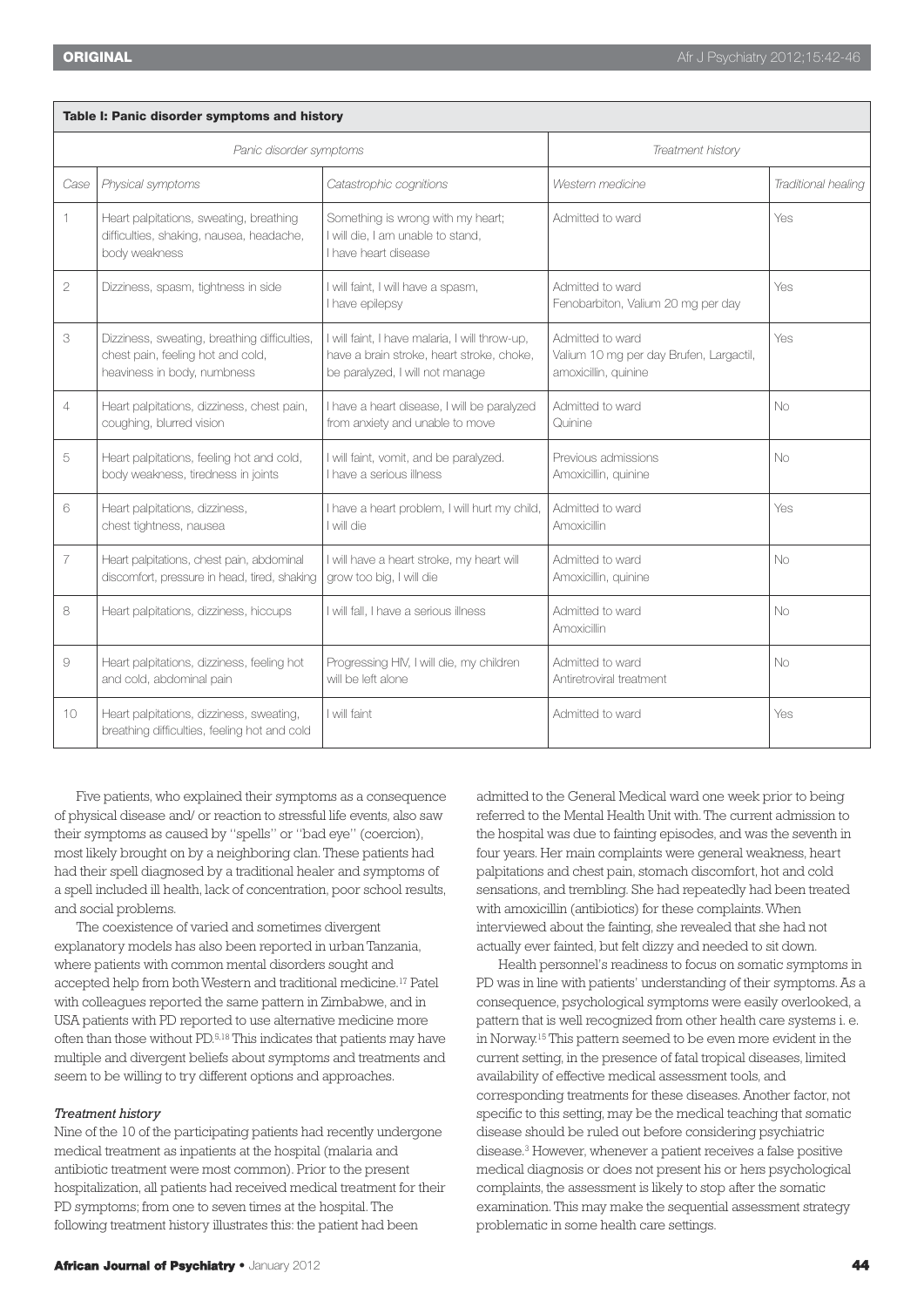### *Acceptance of CBT Interventions*

A total of ten patients received CBT interventions for PD.All interventions were delivered individually, often with a relative or friend present.Three patients attended five to eight sessions, three attended three, two attended two, and two attended one session only. In-patients at General Medical ward were seen in the ward, and out-patients were seen at the Mental Health Unit office. For the majority of out-patients it was difficult to attend pre-scheduled sessions due to long distances, unpredictable transport because of rain, and a heavy work burden at home with house, children and agriculture.Thus, most sessions were given on a drop-in basis.

## *Case Formulation and Psychoeducation*

The CBT model for PD was introduced to the patients through the development of a CBT-based case formulation. A case formulation was developed in order to inform patients about maintaining mechanisms in PD and to tailor CBT interventions to the patient. This is also a recommended approach in a setting where no treatment manual exists. <sup>19</sup> The following two cases illustrate this work:A patient was hospitalized as she was preparing to start on antiretroviral medication (HIV medication). She had started to have panic attacks during hospitalization, and reported worries about the future of her children as the trigger of the panic attacks. Heart palpitations, dizziness, chest pain, and pain in her abdomen were main physical symptoms. She interpreted the initial symptoms as progressive HIV (a catastrophic thought) and became even more afraid when the symptoms increased, which she subsequently saw as proof that her condition was worsening and worries about the children increased.The CBT-based case formulation was developed, and included description on how bodily reactions, feelings, behaviour and catastrophic cognitions interact during panic attacks.At the end of the session, she reported that the noncatastrophic interpretation of her physical symptoms was in line with what women in the neighboring beds in the ward had told her; that her panic attack symptoms did not resemble what they knew as symptoms of progressive HIV/AIDS.

Another patient experienced two daily attacks, mostly nocturnal, for the last three months. She had become increasingly tired.After assessment, she was explained that she met the criteria for panic disorder. She received the message with dissatisfaction as she believed she was "really ill". In spite of her dissatisfaction, she agreed to continue the session. After a case-formulation was developed and the interaction of physical, cognitive, behavioural and emotional symptoms was revealed, she responded that finally her problems had been well understood.

As these clinical data illustrates, the CBT-model for PD gave meaning to the patients, indicating acceptance of a CBT-based model for PD in this setting. <sup>19</sup> We hypothesize following reasons for this: First, working with the CBT-model for PD contributed to the establishment of a collaborative relationship between the patient and the therapists. <sup>19</sup> This may be of special importance as "talking therapy" was unfamiliar in this setting and the majority of patients previously had received unhelpful medical treatments. Second, the PD-model established a link between the trigger and the physical, emotional, cognitive, and behavioral symptoms. <sup>19</sup> Through this, patients were offered alternative interpretations of their physical symptoms.Third, it provided direction for strategies of symptom relief. <sup>7</sup> Mental health nurses involved in the study reported that case-formulation and psychoeducation was especially applicable in their own work, and reported one year after to still use these interventions.

It was found to be essential to invite relatives and health personnel into the case-formulation/ psychoeducation sessions. Relatives were asked to assist the patient to recall relevant information after the session.The importance of involving relatives has been recognized within CBT and may be even more important in the current setting, where knowledge of PD and its treatment is lacking, and most patients received few follow-up sessions.<sup>7</sup> Patients also received general information about anxiety in a pamphlet entitled "Better Mental Health in Tanzania" (published by National Mental Health Association of Tanzania).Three patients reported this to be particularly useful, but were also sad, as they felt they could read about themselves. One woman gave the pamphlet to a relative and at follow-up she reported that her relative had started to give her supported in relation to her symptoms within her extended family.

Because CBT was an unfamiliar treatment in the current setting, we found it necessary to underline that CBT would not remove the stressors themselves, but rather was a treatment that could reduce disabling symptoms and through that, had the potential to increase the patients' capacity to manage real-life stressors.

#### *Testing Negative Automatic Thoughts*

With the case-formulation and psychoeducation as a background, patients were encouraged to participate in a hyperventilation test together with the therapist in order to test catastrophic beliefs of anxiety symptoms. The hyperventilation test will for many patients evoke symptoms that resemble panic symptoms after 30-40 seconds of shallow and fast breathing. When the therapists reported her symptoms evoked by hyperventilation (i.e. numbness in cheeks, dizziness, dry mouth) and this was similar to what the patient experienced this lead to a discussion about the cause of panic symptoms. The hyperventilation test may last for 90-120 seconds to gain full effect, but most patients disengaged in the test after 30 -40 seconds as their symptoms increased. However, when hyperventilation was followed by breathing retraining (deep and calm breathing) it facilitated discussions about alternative explanations of physical sensations during panic. At follow-ups patients also reported breathing retraining as appealing because it reduced their panic symptoms outside sessions.

Negative automatic thoughts were verbally tested through work using the "double column technique".The following case illustrates this work:A patient with PD and comorbid depression was introduced to the double column technique. Negative automatic thoughts were triggered when she felt tiredness in her body, something she believed was due to an underlying medical illness. As a consequence, she went home and went straight to bed. It was hypothesized that this was maintaining her PD as well as her depression, which was related to feelings of being left alone. After exploring alternative thoughts for her physical sensations (tiredness in body), she thought they might be due to hot weather (they often happened midday) or bad sleep the previous night. She was encouraged to use the double column technique while carrying on her normal activities, together with relaxation training and breathing retraining.When she returned two months later she said, "I was not aware of what caused the symptoms, but now I am". However, clinical work involving negative thoughts and alternative thoughts were found difficult to use among the other patients.

Taken together, these data suggests applicability of brief CBT interventions in a hospital setting in rural Tanzania. However, the